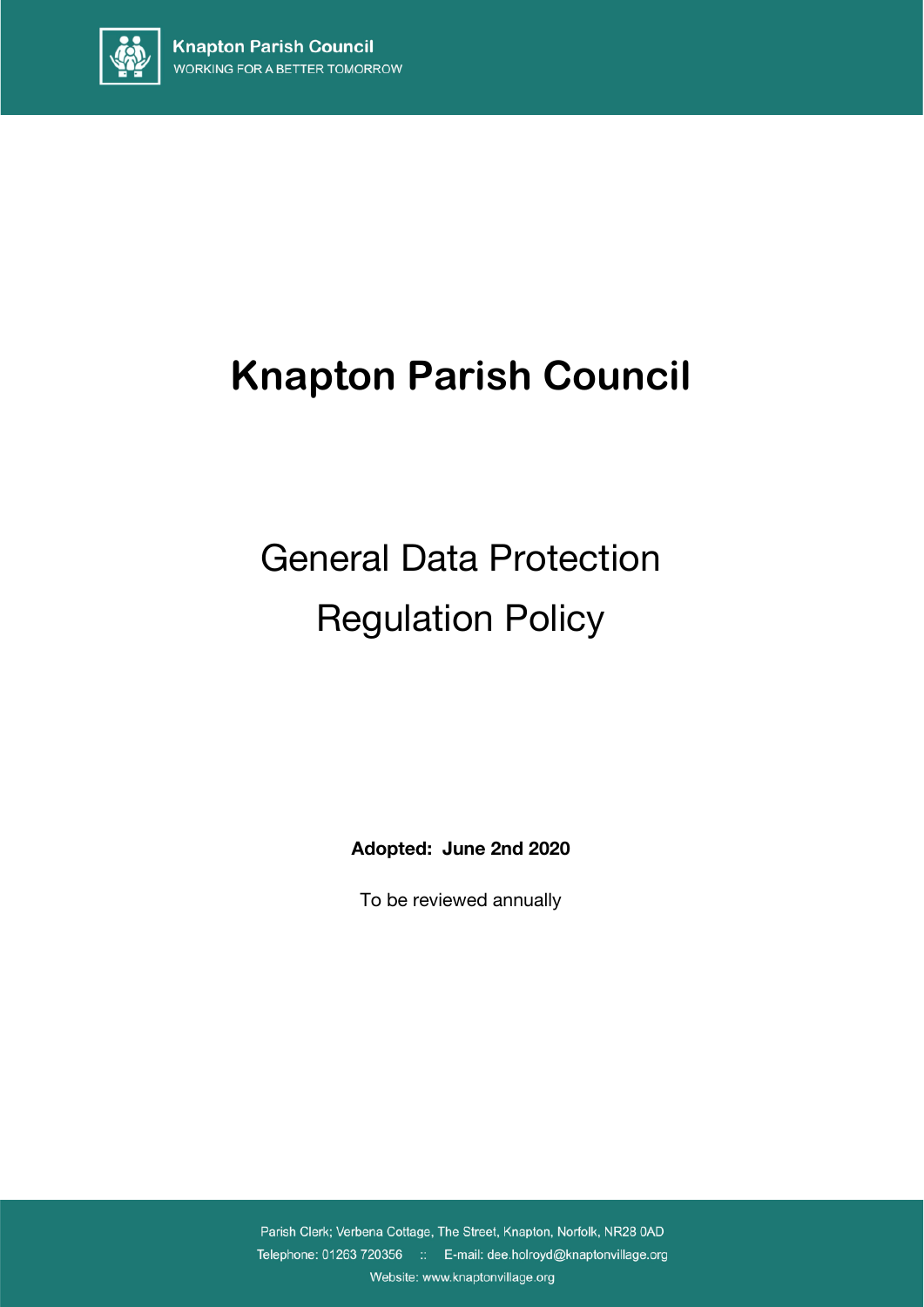#### **Purpose of the policy and background to the General Data Protection Regulation**

This policy explains to councillors, staff and the public about GDPR. Personal data must be processed lawfully, fairly and transparently; collected for specified, explicit and legitimate purposes; be adequate, relevant and limited to what is necessary for processing; be accurate and kept up to date; be kept only for as long as is necessary for processing and be processed in a manner that ensures its security. This policy updates any previous data protection policy and procedures to include the additional requirements of GDPR which apply in the UK from May 2018. The Government have confirmed that despite the UK leaving the EU, GDPR will still be a legal requirement. This policy explains the duties and responsibilities of the council and it identifies the means by which the council will meet its obligations.

#### **Identifying the roles and minimising risk**

GDPR requires that everyone within the council must understand the implications of GDPR and that roles and duties must be assigned. The Council is the data controller and the clerk is the Data Protection Officer (DPO). It is the DPO's duty to undertake an information audit and to manage the information collected by the council, the issuing of privacy statements, dealing with requests and complaints raised and also the safe disposal of information. This will be included in the Job Description of the clerk.

Appointing the Clerk as the DPO must avoid a conflict of interests, in that the DPO should not determine the purposes or manner of processing personal data.

GDPR requires continued care by everyone within the council, councillors and staff, in the sharing of information about individuals, whether as a hard copy or electronically. A breach of the regulations could result in the council facing a fine from the Information Commissioner's Office (ICO) for the breach itself and also to compensate the individual(s) who could be adversely affected. Therefore, the handling of information is seen as high / medium risk to the council (both financially and reputationally) and one which must be included in the Risk Management Policy of the council. Such risk can be minimised by undertaking an information audit, issuing privacy statements, maintaining privacy impact assessments (an audit of potential data protection risks with new projects), minimising who holds data protected information and the council undertaking training in data protection awareness.

#### **Data breaches**

One of the duties assigned to the DPO is the investigation of any breaches. Personal data breaches should be reported to the DPO for investigation. The DPO will conduct this with the support of two council members. Investigations must be undertaken within one month of the report of a breach. Procedures are in place to detect, report and investigate a personal data breach. The ICO will be advised of a breach (within 3 days) where it is likely to result in a risk to the rights and freedoms of individuals – if, for example, it could result in discrimination, damage to reputation, financial loss, loss of confidentiality, or any other significant economic or social disadvantage. Where a breach is likely to result in a high risk to the rights and freedoms of individuals, the DPO will also have to notify those concerned directly.

It is unacceptable for non-authorised users to access IT using employees' log-in passwords or to use equipment while logged on. It is unacceptable for employees, volunteers and members to use IT in any way that may cause problems for the Council, for example the discussion of internal council matters on social media sites could result in reputational damage for the Council and to individuals.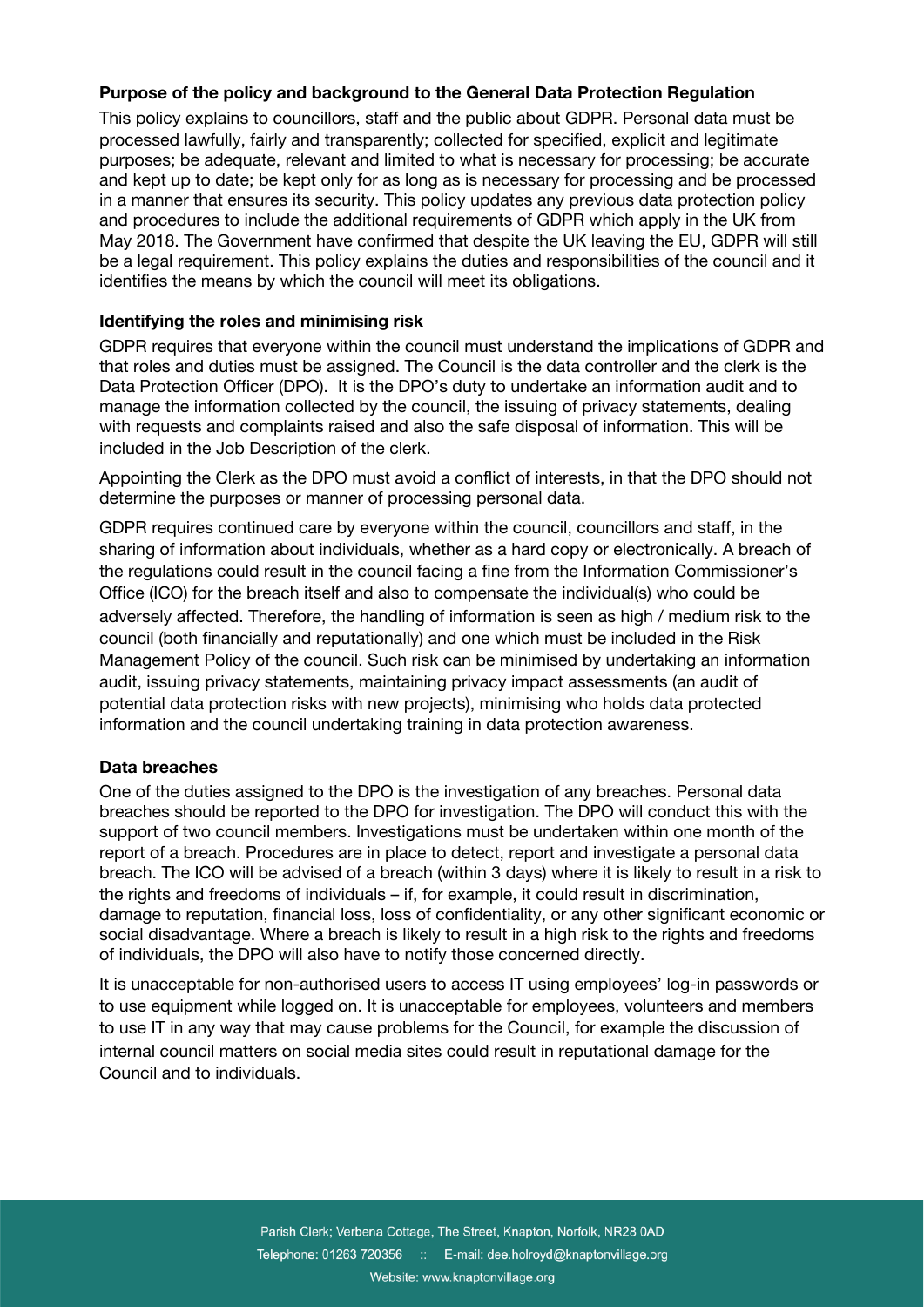#### **Privacy Notices**

Being transparent and providing accessible information to individuals about how the Council uses personal data is a key element of the Data Protection Act 1998 (DPA) and the EU General Data Protection Regulation (GDPR). The most common way to provide this information is in a privacy notice. This is a notice to inform individuals about what a council does with their personal information. A privacy notice will contain the name and contact details of the data controller and Data Protection Officer, the purpose for which the information is to be used and the length of time for its use. It should be written clearly and should advise the individual that they can, at any time, withdraw their agreement for the use of this information. Issuing of a privacy notice must be detailed on the Information Audit kept by the council. The council will adopt a privacy notice to use, although some changes could be needed depending on the situation, for example where children are involved. All privacy notices must be verifiable.

#### **Information Audit**

The DPO must undertake an information audit which details the personal data held, where it came from, the purpose for holding that information and with whom the council will share that information. This will include information held electronically or as a hard copy. Information held could change from year to year with different activities, and so the information audit will be reviewed at least annually or when the council undertakes a new activity. The information audit review should be conducted ahead of the review of this policy and the reviews should be minuted.

#### **Individuals' Rights**

GDPR gives individuals rights with some enhancements to those rights already in place:

- 1. the right to be informed
- 2. the right of access
- 3. the right to rectification
- 4. the right to erasure
- 5. the right to restrict processing
- 6. right to data portability
- 7. the right to object
- 8. the right not to be subject to automated decision-making including profiling.

The two enhancements of GDPR are that individuals now have a right to have their personal data erased (sometime known as the 'right to be forgotten') where their personal data is no longer necessary in relation to the purpose for which it was originally collected and data portability must be done free of charge. Data portability refers to the ability to move, copy or transfer data easily between different computers.

If a request is received to delete information, then the DPO must respond to this request within a month. The DPO has the delegated authority from the Council to delete information.

If a request is considered to be manifestly unfounded then the request could be refused or a charge may apply. The charge will be as detailed in the Council's Freedom of Information Publication Scheme. The council will be informed of such requests.